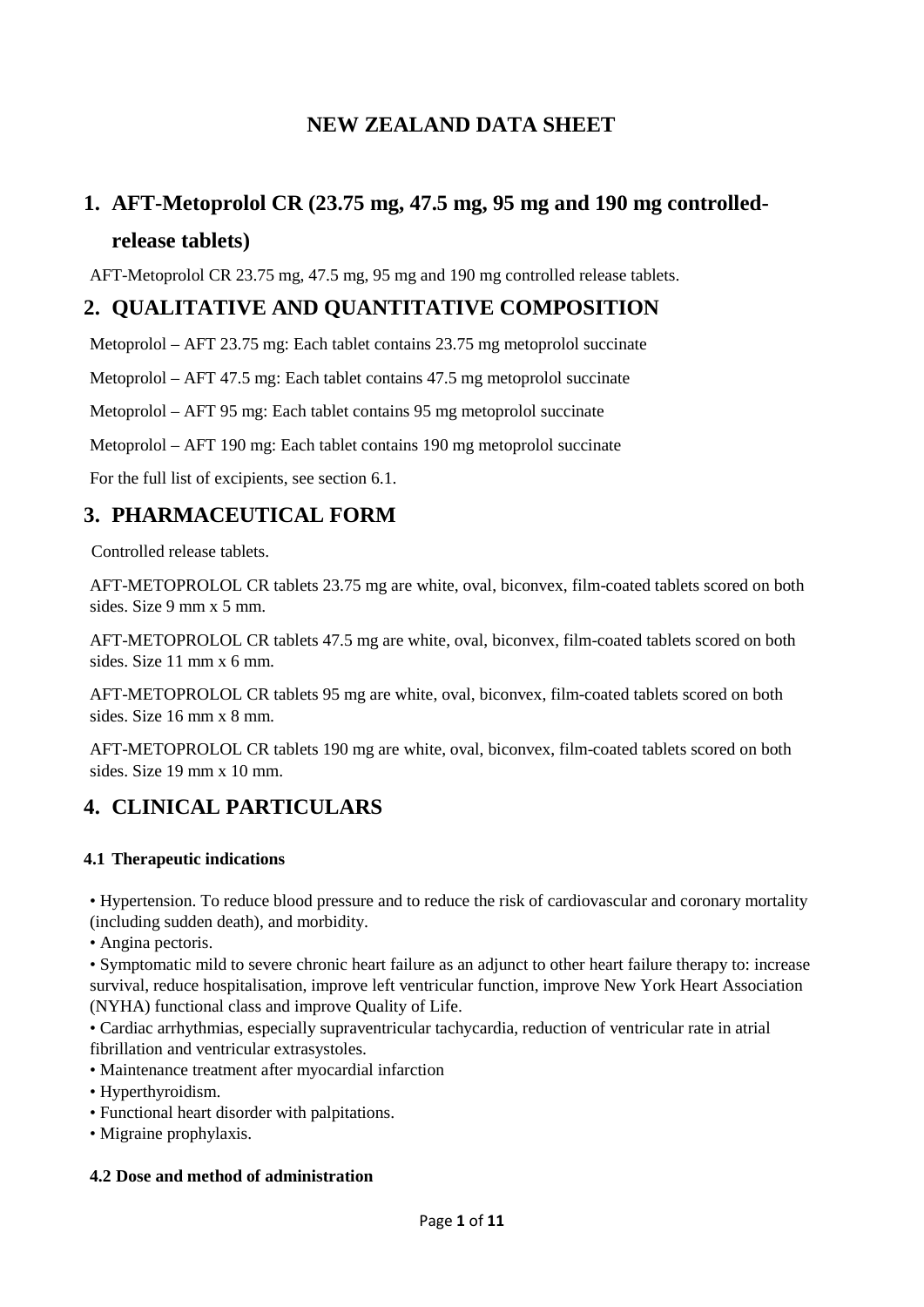#### *Dose*

Dosage should always be adjusted to the patient's individual requirements.

AFT-METOPROLOL CR is recommended for once daily treatment, should be taken at the same time of the day with regard to food and is preferably taken together with the morning meal. The tablets may be broken in half. AFT-METOPROLOL CR tablets should be swallowed with liquid and should not be chewed or crushed.

The following dosage recommendations may be taken as a guide:

### **Hypertension**

The recommended dose in patients with mild to moderate hypertension is 47.5 mg AFT-METOPROLOL CR given once daily. In patients not responding to 47.5 mg the dose can be increased to 95-190 mg once daily or combined with other antihypertensive agents.

Long-term antihypertensive treatment with metoprolol in daily doses of 95-190 mg has been shown to reduce total mortality, including sudden cardiovascular death, stroke and coronary events in hypertensive patients.

### **Angina Pectoris**

The recommended dose is 95-190 mg daily given as a single dose in the morning. AFT-METOPROLOL CR can be combined with other antianginal agents if needed.

#### **Chronic Heart Failure**

The dose of AFT-METOPROLOL CR should be individually adjusted in patients with chronic heart failure stabilised on other heart failure treatment. A recommended initial dose during the first two weeks is a 23.75 mg tablet once daily. It is recommended that patients with NYHA functional classes III-IV begin with half a 23.75 mg tablet once daily for the first week. It is recommended that the dose then be doubled every second week up to a maximum target dose of 190 mg AFT-METOPROLOL CR once daily (or to the highest tolerated dose). During long-term treatment the aim should be to reach 190 mg AFT-METOPROLOL CR once daily (or the highest tolerated dose).

At each dose level the patient should be carefully evaluated with regard to tolerability. In the case of hypotension, a decrease in concomitant medication may be necessary. Initial hypotension does not necessarily mean that the dose cannot be tolerated in chronic treatment but the patient should be kept at the lower dose until stabilised.

#### **Cardiac Arrhythmias**

95-190 mg daily, given as a single dose once daily.

#### **Myocardial Infarction**

#### **Treatment in the acute stage**

Treatment with metoprolol administered intravenously should be initiated as soon as possible after symptoms indicating acute myocardial infarction. Such treatment should be initiated in a coronary care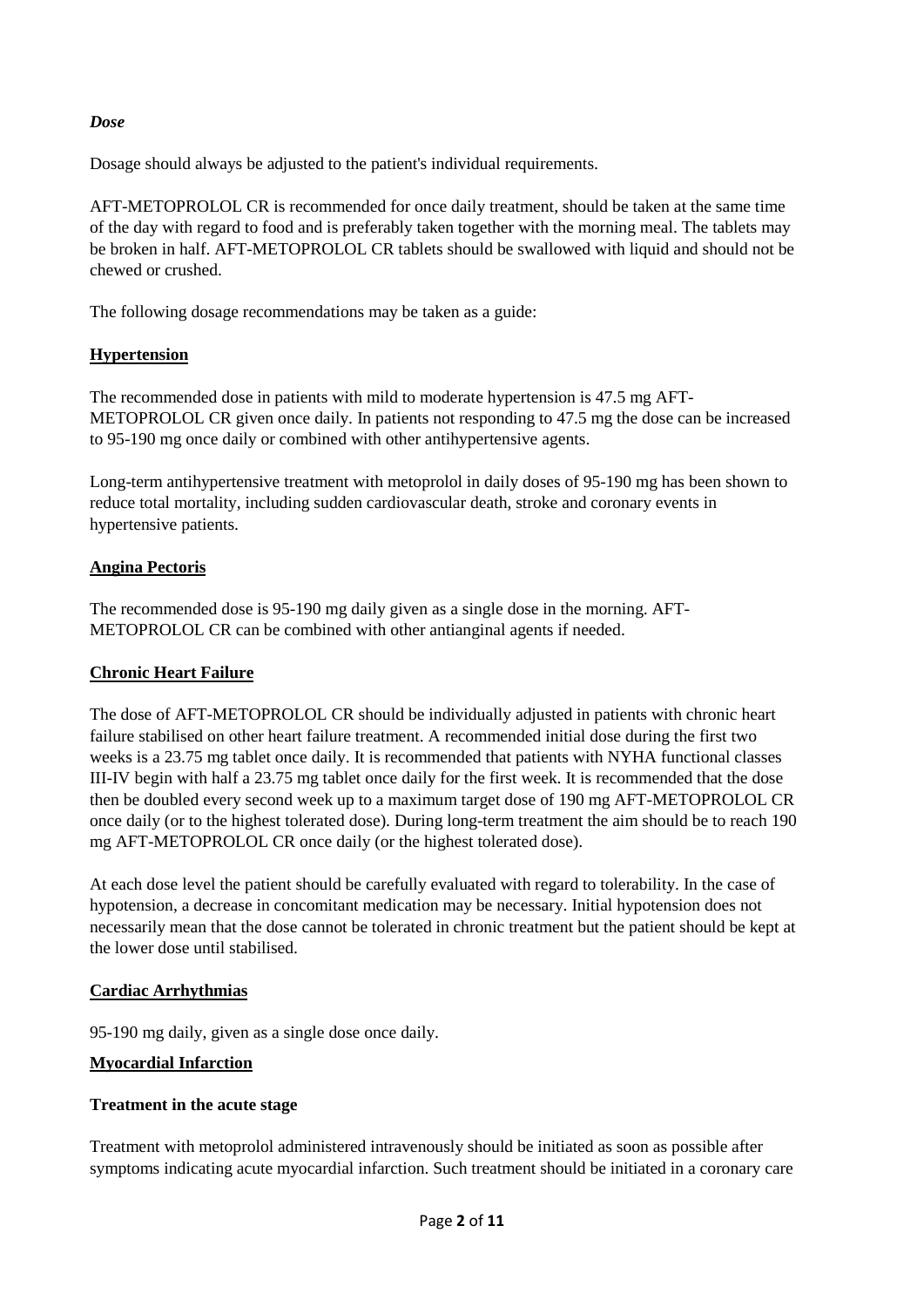or similar unit immediately after the patient's haemodynamic condition has stabilised. Three 5 mg bolus injections should be given, at 2 minute intervals, depending on the haemodynamic status of the patient (ECG, blood pressure, heart rate).

In patients who tolerate the full intravenous dose (15 mg), AFT-METOPROLOL CR tablets 47.5 mg four times daily should be started 15 minutes after the last intravenous injection and be continued for 24 hours. Followed by AFT-METOPROLOL CR 95 mg twice daily for a further 24 hours.

Patients who do not tolerate the full intravenous (15 mg) dose should have their oral treatment initiated with caution starting with a lower dose.

#### **Maintenance treatment after myocardial infarction**

Long-term oral treatment with metoprolol in doses of 190 mg given once daily has been shown to reduce the risk of death (including sudden death) and to reduce the risk of reinfarction (also in patients with diabetes mellitus).

#### **Functional heart disorder with palpitations**

The recommended dosage is 95 mg once daily. If necessary, the dose may be increased to 190 mg.

#### **Migraine prophylaxis**

The recommended dosage is 95-190 mg once daily.

#### **Hyperthyroidism**

95-190 mg daily, given as a single dose in the morning. If necessary, the dose may be increased.

#### **Impaired Renal Function**

Dose adjustment is not needed in patients with impaired renal function.

#### **Impaired Hepatic Function**

Dose adjustment is not normally needed in patients suffering from liver cirrhosis because metoprolol has low protein binding (5-10%). When there are signs of serious impairment of liver function (e.g. shunt-operated patients) a reduction in dose should be considered.

#### **Elderly**

Dose adjustment is not needed.

#### **Children**

There is limited experience with metoprolol treatment in children.

#### **4.3 Contraindications**

- Bronchial asthma or other obstructive lung disorders.
- Grade 2 and 3 A-V block and intranodal A-V block.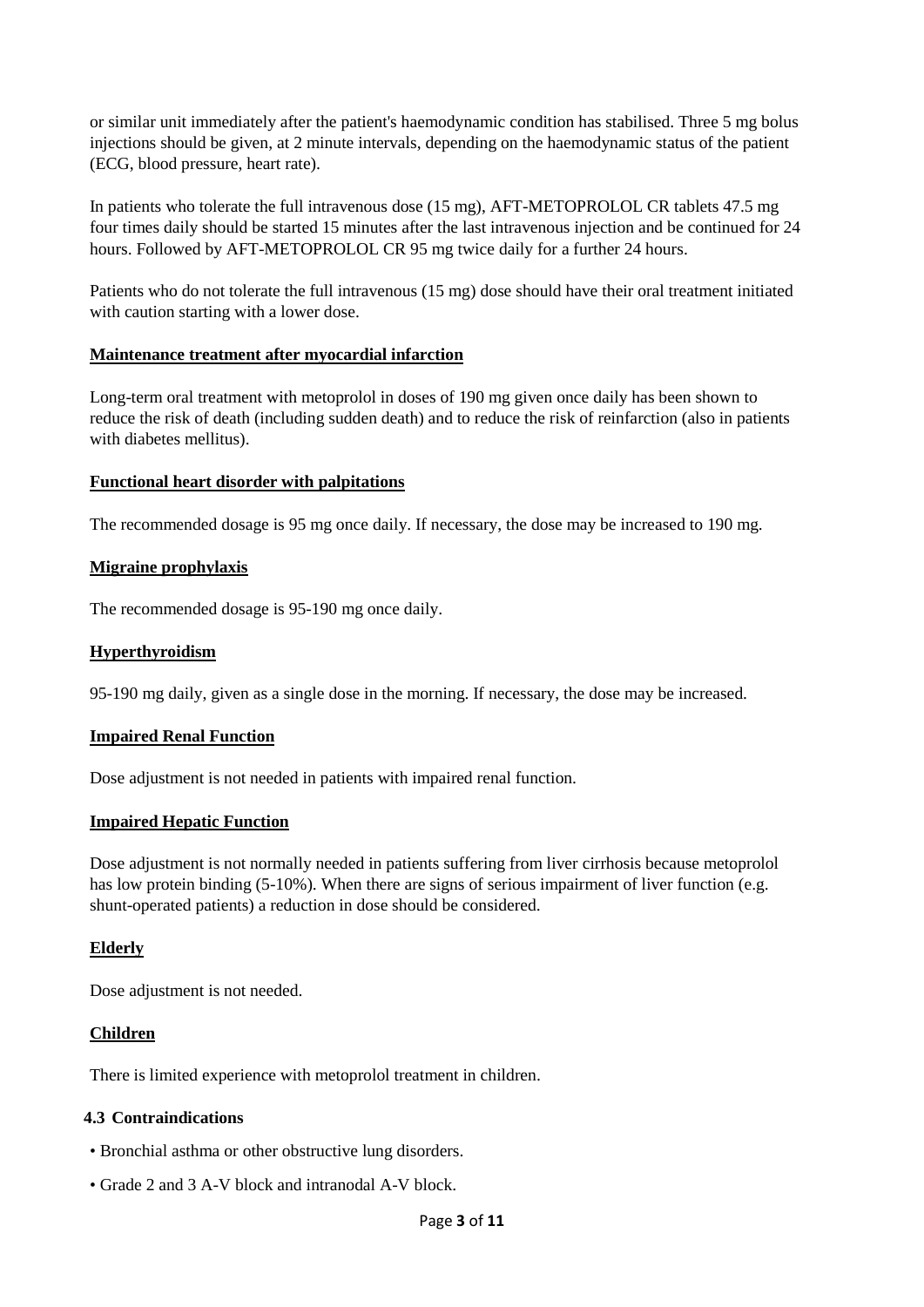• Patients with unstable decompensated cardiac heart failure (pulmonary oedema, hypoperfusion or hypotension), and patients with continuous or intermittent inotropic therapy acting through beta-receptor agonism.

- Marked clinically relevant sinus bradycardia.
- Sick-sinus syndrome.
- Cardiogenic shock.
- Severe peripheral arterial circulatory disorder.

• Metoprolol should not be given to patients with suspected acute myocardial infarction as long as the heart rate is  $\langle 45 \text{ beats/minute}$ , the P-Q interval is  $> 0.24$  seconds or the systolic blood pressure is  $\langle 100 \rangle$ mmHg.

AFT-METOPROLOL CR is contraindicated in patients who have shown hypersensitivity to any component of the product or to other beta -blockers.

### **4.4 Special warnings and precautions for use**

Intravenous administration of calcium antagonists of the verapamil-type should not be given to patients treated with beta-blockers.

The risk of AFT-METOPROLOL CR interfering with beta2-receptors is less than with conventional tablet formulations of beta1-selective blockers.

The risk of interfering with carbohydrate metabolism or masking hypoglycaemia is likely to be less with AFT-METOPROLOL CR than with conventional tablet formulations of beta1-selective blockers and much less than with non-selective beta-blockers.

Very rarely a pre-existing A-V conduction disorder of moderate degree may become aggravated (possibly leading to A-V block). If the patient develops increasing bradycardia, AFT-METOPROLOL CR should be given in lower doses or gradually withdrawn.

AFT-METOPROLOL CR may aggravate the symptoms of peripheral arterial circulatory disorders, mainly due to its blood pressure lowering effect.

Where AFT-METOPROLOL CR is prescribed for a patient known to be suffering from phaeochromocytoma, an alpha-blocker should be given concomitantly.

The anaesthetist should be informed that the patient is receiving AFT-METOPROLOL CR prior to surgery. It is not recommended to stop beta-blocker treatment in patients undergoing surgery.

Abrupt withdrawal of beta-blockade is hazardous especially in high risk patients, and therefore should not be done. If there is a need to discontinue treatment with AFT-METOPROLOL CR, this should preferably be done gradually over at least two weeks when the dose is reduced by half in each step down to the final step when a whole 23.75 mg tablet is reduced to half a tablet. If symptoms occur, a slower withdrawal rate is recommended. Sudden withdrawal of beta-blockade may aggravate chronic heart failure and also increases the risk for myocardial infarction and sudden death

In patients taking beta-blockers anaphylactic shock assumes a more severe form.

### **4.5 Interaction with other medicines and other forms of interaction**

Metoprolol is a metabolic substrate for the cytochrome P450 isoenzyme CYP2D6. Drugs that act as enzyme-inducing and enzyme-inhibiting substances may exert an influence on the plasma level of metoprolol. Plasma levels of metoprolol may be raised by co-administration of compounds metabolised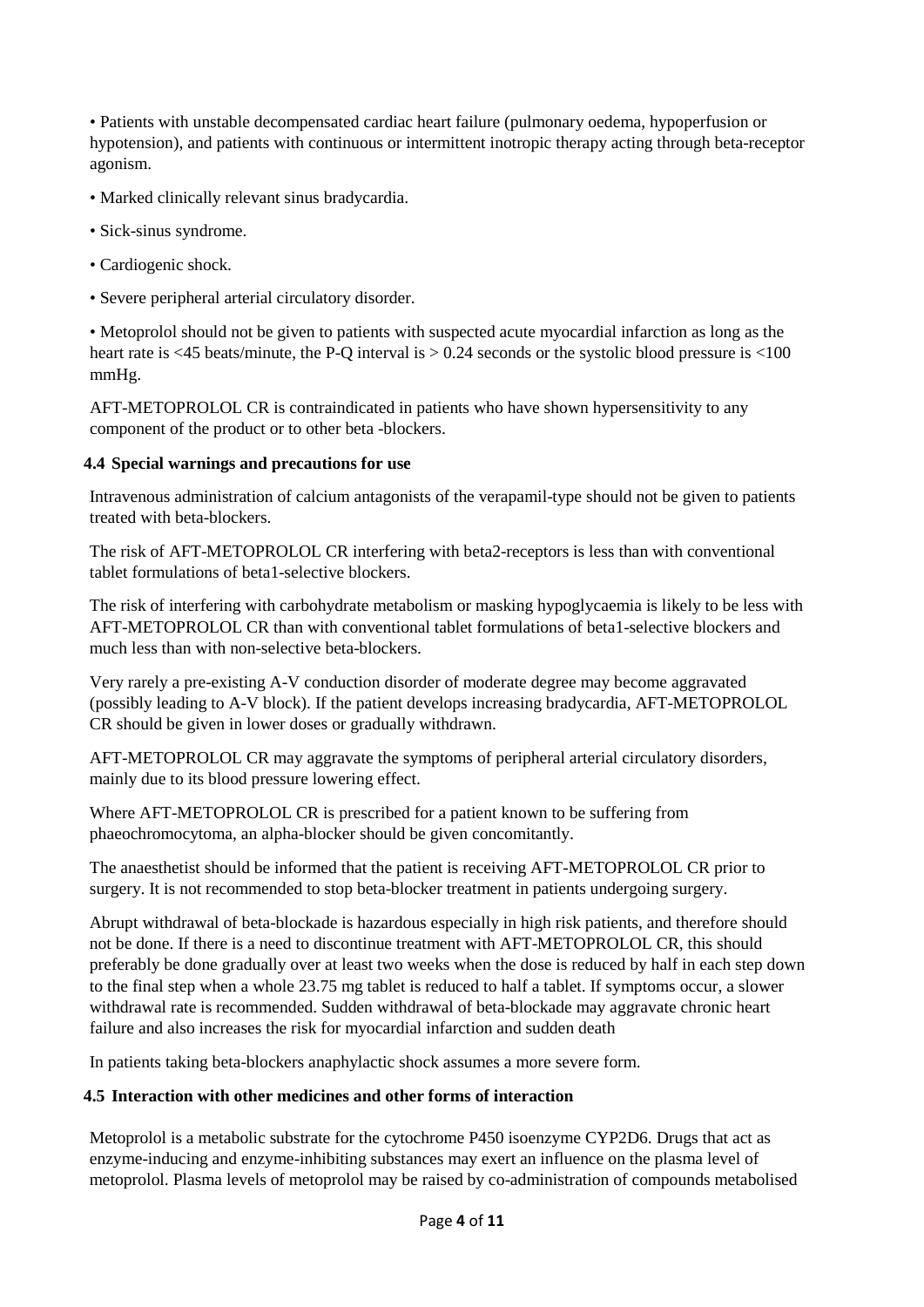by CYP2D6 eg. antiarrhythmics, antihistamines, histamine-2-receptor antagonists, antidepressants, antipsychotics and COX-2 inhibitors. The plasma concentration of metoprolol is lowered by rifampicin and may be raised by alcohol and hydralazine.

Patients receiving concomitant treatment with sympathetic ganglion blocking agents, other beta-blockers (i.e. eye drops) or monoamine oxidase inhibitors should be kept under close surveillance.

If concomitant treatment with clonidine is to be discontinued, the beta-blocker medication should be withdrawn several days before clonidine.

Increased negative inotropic and chronotropic effects may occur when metoprolol is given together with calcium antagonists of the verapamil and diltiazem type. In patients treated with beta-blockers, intravenous administration of calcium antagonists of the verapamil type should not be given.

Beta-blockers may enhance the negative inotropic and negative dromotropic effect of antiarrythmic agents (of the quinidine type and amiodarone).

Digitalis glycosides, in association with beta-blockers, may increase atrioventricular conduction time and may induce bradycardia.

In patients receiving beta-blocker therapy, inhalation anaesthetics enhance the cardiodepressant effect.

Concomitant treatment with indomethacin or other prostaglandin synthetase inhibiting agents may decrease the antihypertensive effect of beta-blockers.

Under certain conditions, when adrenaline is administered to patients treated with beta-blockers, cardioselective beta-blockers interfere much less with blood pressure control than non-selective betablockers.

The dosages of oral antidiabetics may have to be readjusted in patients receiving beta-blockers.

#### **4.6 Fertility, pregnancy and lactation**

#### **Pregnancy**

Category C

As with most medicines, AFT-METOPROLOL CR should not be given during pregnancy and lactation unless its use is considered essential. As with all antihypertensive agents, beta-blockers may cause side effects (e.g. bradycardia) in the foetus and in the newborn and breast-fed infant.

#### **Lactation**

The amount of metoprolol ingested via beast-milk seems to be negligible as regards beta-blocking effect in the infant if the mother is treated with metoprolol doses within the normal therapeutic range.

#### **4.7 Effects on ability to drive and use machines**

Patients should know how they react to AFT-METOPROLOL CR before they drive or use machines because occasionally dizziness or fatigue may occur.

#### **4.8 Undesirable effects**

Metoprolol is well tolerated and adverse reactions have generally been mild and reversible. The following events have been reported as adverse events in clinical trials or reported from routine use, mostly with conventional metoprolol (metoprolol tartrate). In many cases a relationship to treatment with metoprolol has not been established. The following definitions of frequencies are used: Very common  $(≥10%)$ , common (1 - 9.9%), uncommon (0.1 - 0.9%), rare (0.01 - 0.09%) and very rare (<0.01%)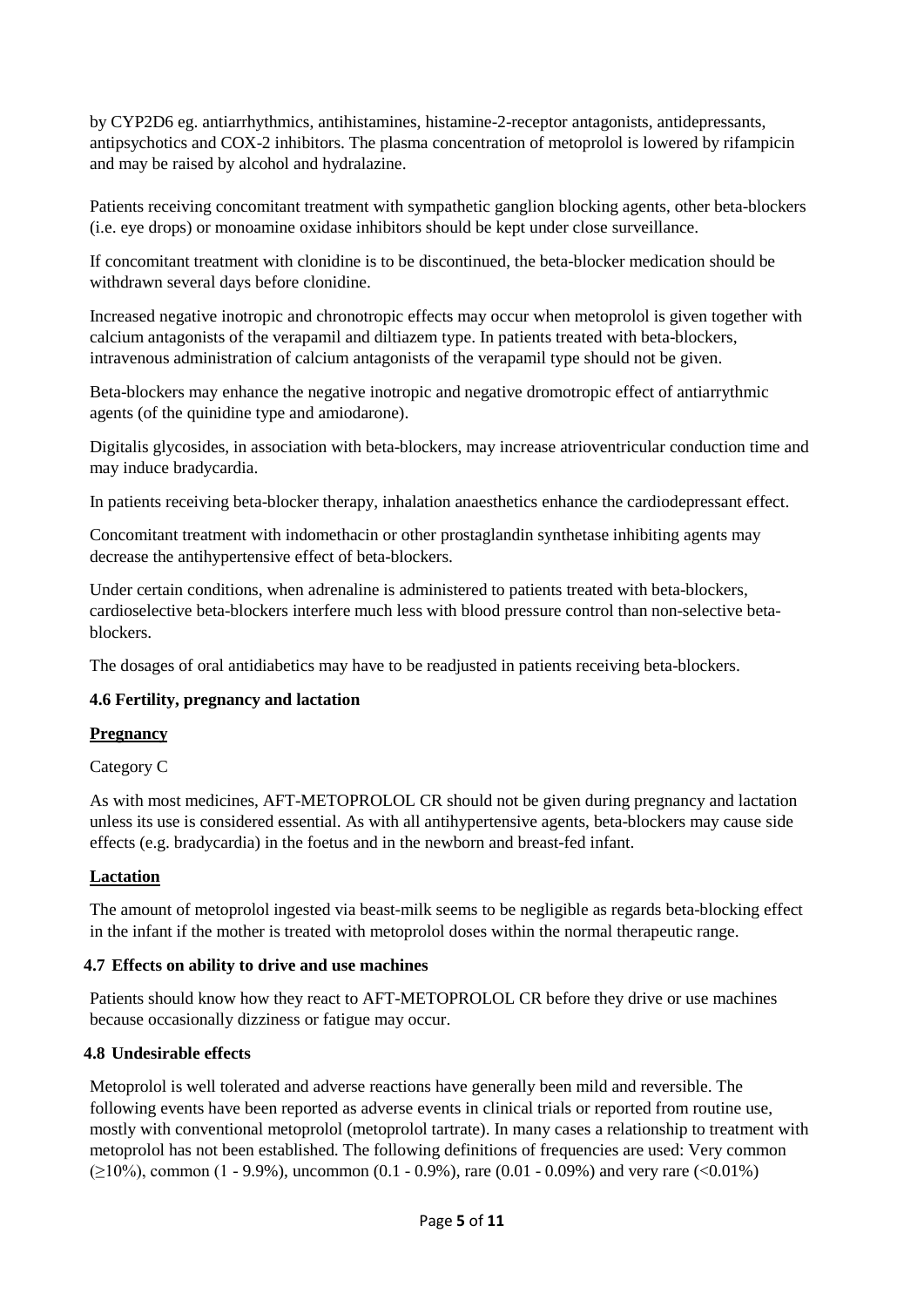#### **Cardiovascular system**

**Common:** Bradycardia, postural disorders (very rarely with syncope). Cold hands and feet, palpitations.

**Uncommon:** Deterioration of heart failure symptoms, cardiogenic shock in patients with acute myocardial infarction\*, first degree heart block, oedema, precordial pain.

\* Excess frequency of 0.4% compared with placebo in a study of 46,000 patients with acute myocardial infarction where the frequency of cardiogenic shock was 2.3% in the metoprolol group and 1.9% in the placebo group in the subset of patients with low shock risk index. The stock risk index was based on the absolute risk of shock in each individual patient derived from age, sex, time delay, Killip class, blood pressure, heart rate, ECG abnormality, and prior history of hypertension. The patient group with low shock risk index corresponds to the patient in which metoprolol is recommended for use in acute myocardial infarction.

**Rare:** Disturbances of cardiac conduction, cardiac arrythmias.

**Very rare:** Gangrene in patients with pre-existing severe peripheral circulatory disorders.

#### **Central Nervous System**

**Very common:** Fatigue

**Common:** Dizziness, headache.

**Uncommon:** Paraesthesiae, muscle cramps.

#### **Gastrointestinal**

**Common:** Nausea, abdominal pain, diarrhoea, constipation.

**Uncommon:** Vomiting

**Rare:** Dry mouth

**Haematologic**

**Very rare:** Thrombocytopenia

**Hepatic**

**Rare:** Liver function test abnormalities

**Very rare:** Hepatitis

**Metabolism**

**Uncommon:** Weight gain

**Musculoskeletal**

**Very rare:** Arthralgia

**Psychiatric**

**Uncommon:** Depression, concentration impaired, somnolence or insomnia, nightmares

**Rare:** Nervousness, anxiety, impotence / sexual dysfunction.

**Very rare:** Amnesia / memory impairment, confusion, hallucinations.

**Respiratory**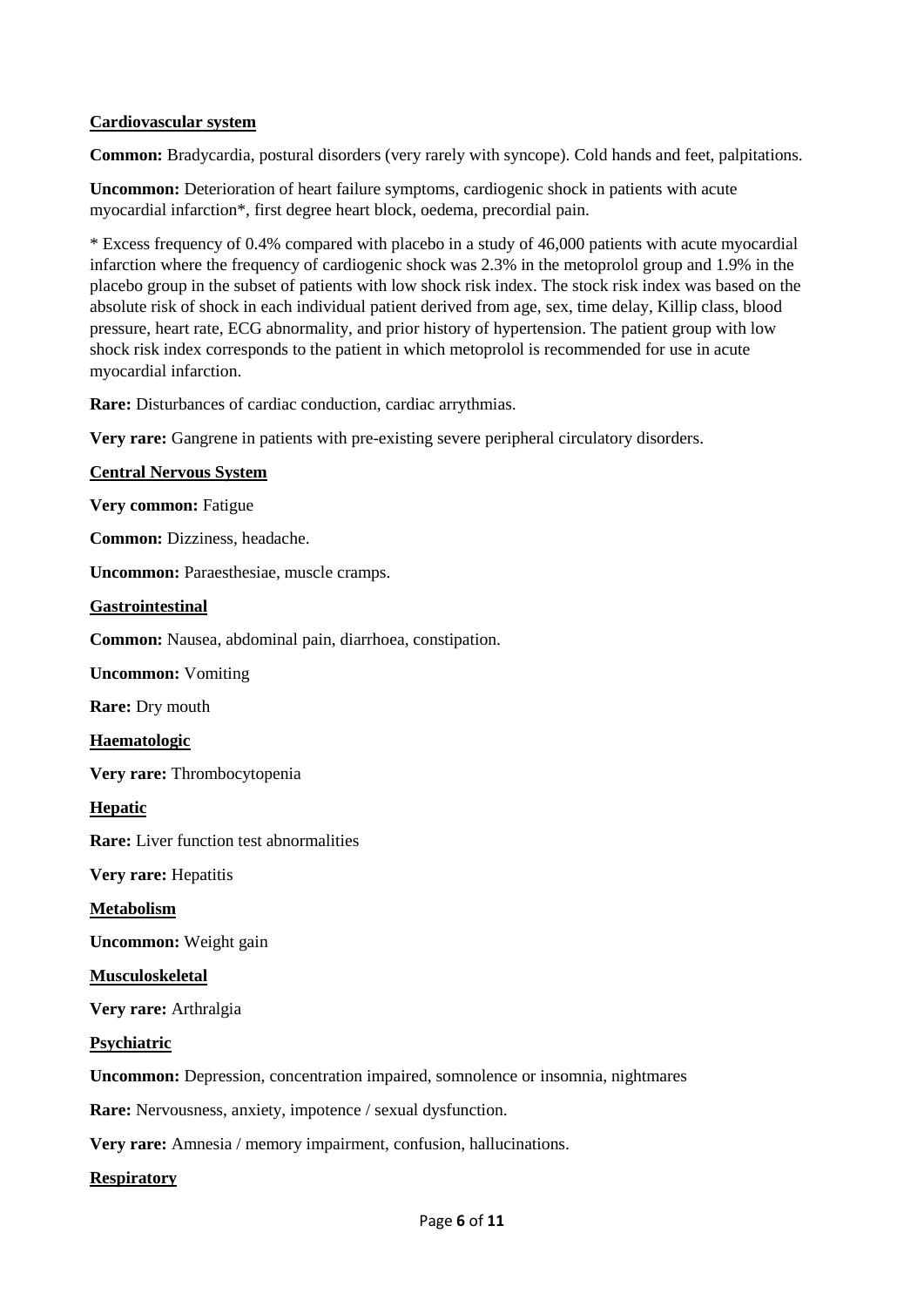**Common:** Dyspnoea on exertion.

**Uncommon:** Bronchospasm

**Rare:** Rhinitis

#### **Sense organs**

**Rare:** Disturbances of vision, dry and/or irritated eyes, conjunctivitis

**Very rare:** Tinnitus, taste disturbances

**Skin**

**Uncommon:** Rash (in the form of urticaria psoriasiform and dystrophic skin lesions), increased sweating.

**Rare:** Loss of hair

**Very rare:** Photosensitivity reactions, aggravated psoriasis.

#### **4.9 Overdose**

#### **Symptoms**

Overdosage of AFT-METOPROLOL CR may lead to severe hypotension, sinus bradycardia, atrioventricular block, heart failure, cardiogenic shock, cardiac arrest, bronchospasm, impairment of consciousness / coma, nausea, vomiting and cyanosis. Concomitant ingestion of alcohol, antihypertensives, quinidine or barbiturates may aggravate the patients condition.

The first manifestations of overdosage may be observed 20 minutes to 2 hours after ingestion.

#### **Treatment**

There is no specific antidote.

On the basis of the pharmacologic actions of metoprolol, the following general measures should be employed:

**Elimination of the Drug:** Induction of vomiting or gastric lavage should be performed.

**Bradycardia:** Atropine should be administered. If there is no response to vagal blockade, isoproterenol should be administered cautiously.

**Hypotension:** A vasopressor should be administered, e.g., levarterenol or dopamine.

**Bronchospasm:** A ß2-stimulating agent and/or a theophylline derivative should be administered.

**Cardiac Failure:** A digitalis glycoside and diuretic should be administered. In shock resulting from inadequate cardiac contractility, administration of dobutamine, isoproterenol, or glucagon may be considered.

# **5. PHARMACOLOGICAL PROPERTIES**

### **5.1 Pharmacodynamic properties**

Metoprolol is a beta1-selective beta-blocker, i.e. it blocks beta1 -receptors at doses much lower than those needed to block beta2-receptors.

Metoprolol has an insignificant membrane-stabilising effect and does not display partial agonist activity.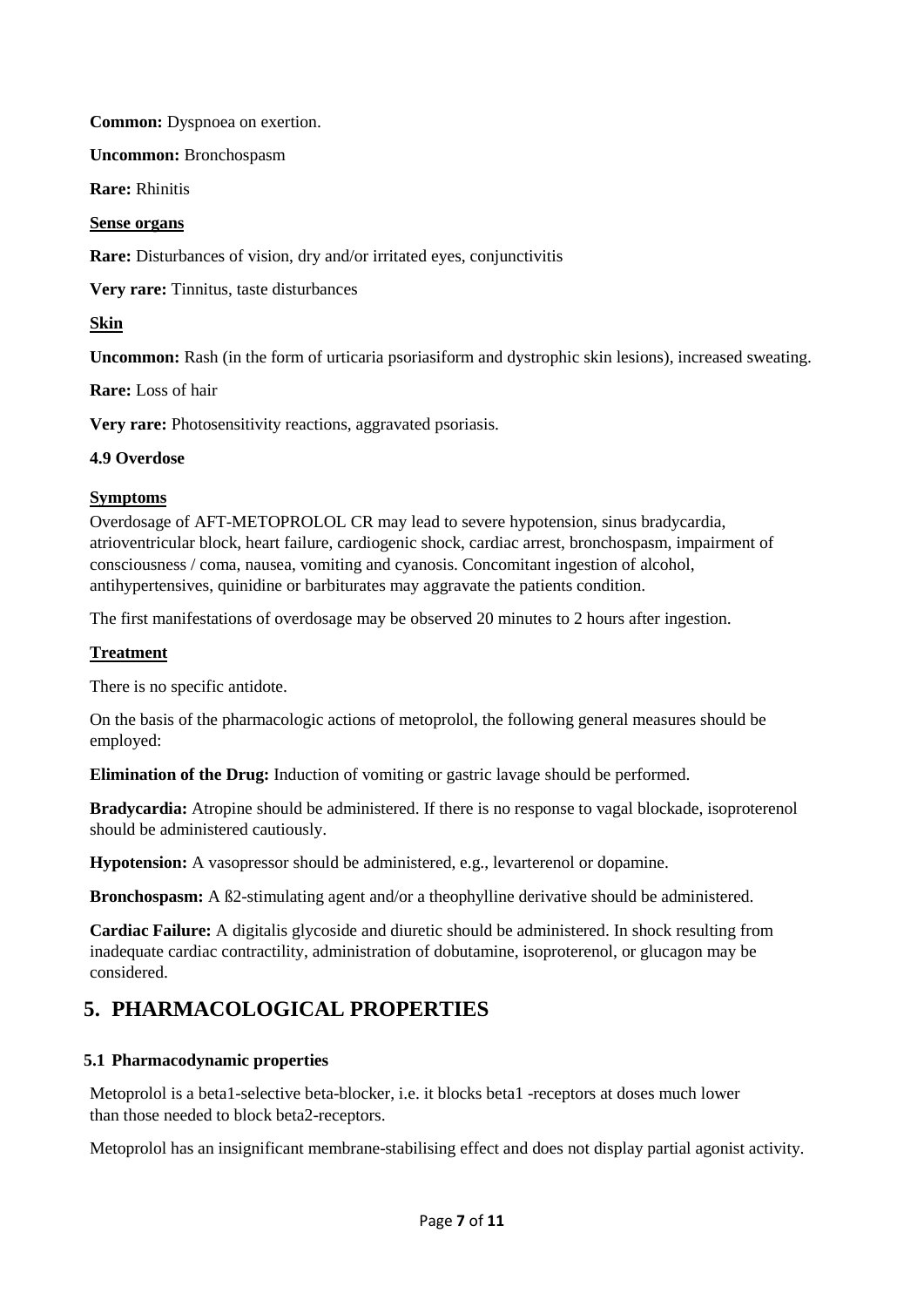Metoprolol reduces or inhibits the agonistic effect on the heart of catecholamines (which are released during physical and mental stress). This means that the usual increase in heart rate, cardiac output, cardiac contractility and blood pressure, produced by the acute increase in catecholamines, is reduced by metoprolol. During high endogenous adrenaline levels metoprolol interferes much less with blood pressure control than non-selective beta-blockers.

AFT-METOPROLOL CR gives an even plasma concentration time and effect profile (beta<sub>1</sub>-blockade) over 24 hours in contrast to conventional tablet formulations of beta<sub>1</sub>-selective blockers.

Due to the lack of pronounced peaks in plasma concentration, the clinical beta<sub>1</sub>-selectivity is improved with the AFT-METOPROLOL CR formulation when compared to the conventional tablet formulations of beta<sub>1</sub>-selective blockers. Furthermore the potential risk for peak plasma concentration related sideeffects, such as bradycardia and leg fatigue is reduced.

When mandatory, AFT-METOPROLOL CR, in combination with a beta $_2$ -agonist, may be given to patients with symptoms of obstructive pulmonary disease. When given together with a beta<sub>2</sub>-agonist, AFT-METOPROLOL CR in therapeutic doses interferes less than non-selective beta-blockers with the beta<sub>2</sub>-mediated broncho-dilation caused by the beta<sub>2</sub>-agonist.

AFT-METOPROLOL CR interferes less with insulin release and carbohydrate metabolism than do nonselective beta-blockers.

AFT-METOPROLOL CR interferes much less with the cardiovascular response to hypoglycaemia than do non-selective beta-blockers.

Short term studies have shown that metoprolol may cause a slight increase in triglycerides and a decrease in free fatty acids in the blood. In some cases, a small decrease in the high density lipoproteins (HDL) fraction has been observed, although to a lesser extent than that following non-selective beta-blockers. However, a significant reduction in total serum cholesterol levels has been demonstrated after metoprolol treatment in one study conducted over several years.

#### **5.2 Pharmacokinetic properties**

### **Absorption and distribution**

Metoprolol is completely absorbed after oral administration. The systemic bioavailability of metoprolol from a single oral dose is approximately 50%, owing to an extensive first-pass effect. The bioavailability is reduced by about 20-30% for the controlled release preparation compared to the conventional tablets, but this has been demonstrated to be of no significance for clinical efficacy, since the area under the effect curve (AUEC) for heart rate is the same as with conventional tablets. The plasma protein binding of metoprolol is low, approximately 5-10% and has a volume of distribution of 5.6 L/kg.

The controlled release tablet consists of several hundred beads of metoprolol succinate. Each bead is coated with a polymeric membrane which controls the rate of metoprolol release.

The tablet disintegrates rapidly after intake whereby the beads are dispersed in the gastrointestinal tract and release metoprolol continuously for about 20 hours. The elimination half-life of metoprolol averages 3.5 hours. Thus an even metoprolol plasma concentration is achieved over a dosage interval of 24 hours. The release rate is independent of physiological factors such as pH, food and peristalsis.

The rate of elimination is not affected by the formulation but, because of the prolonged absorption phase, administration of the CR tablet results in much less variation in plasma levels and pharmacological effects during a dosing interval compared with the plain tablet.

#### **Metabolism and elimination**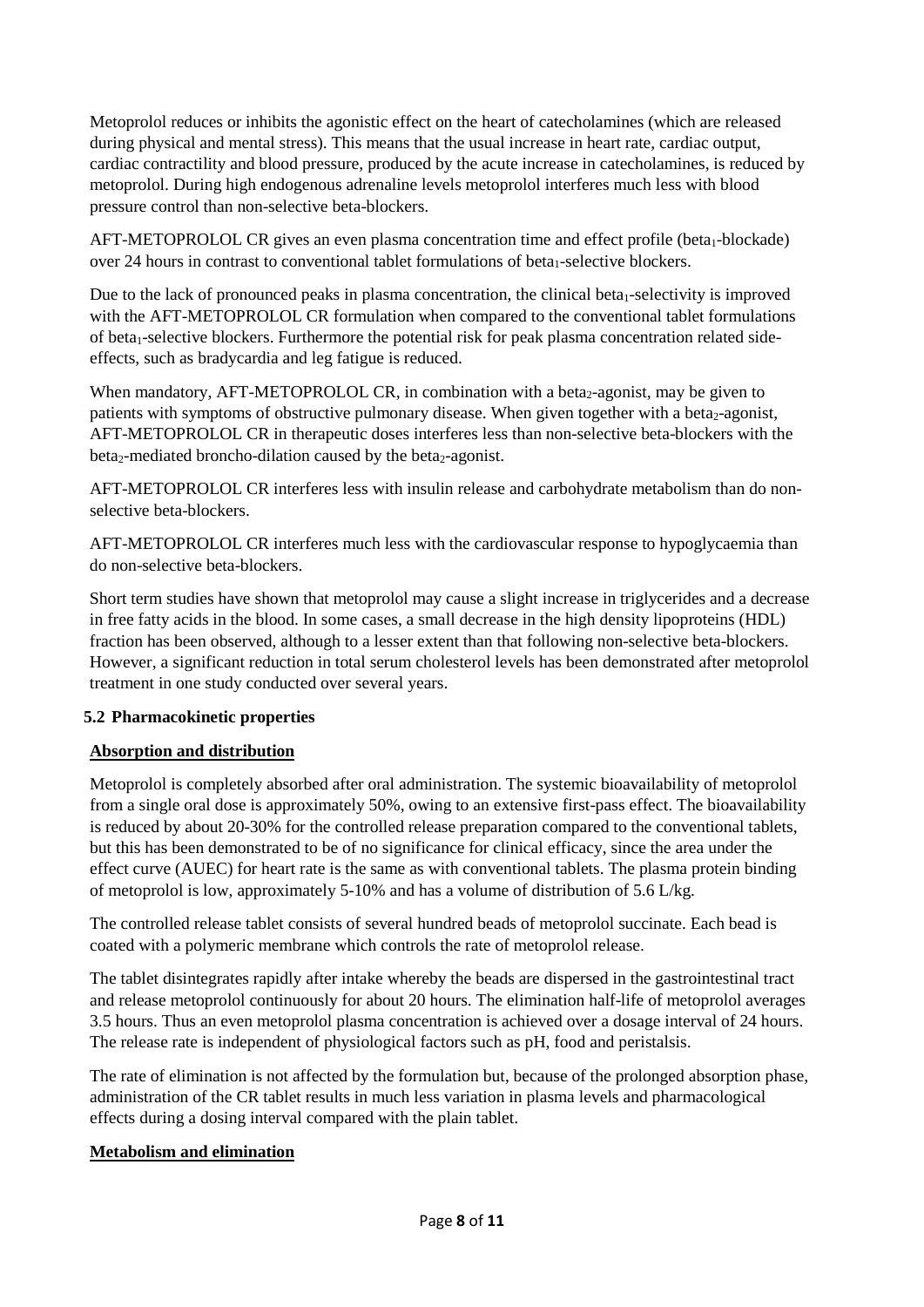Metoprolol undergoes oxidative metabolism in the liver primarily by the CYP2D6 isoenzyme. The three main metabolites have been identified, though none of them have a clinically significant β-blocking effect.

As a rule over 95% of an oral dose can be recovered in the urine. About 5% of the given dose is excreted in the urine in unchanged form, this figure rising up to 30% in isolated cases. The elimination half-life of metoprolol in plasma averages 3.5 hours (extremes: 1 and 9 hours). The total clearance rate is approximately 1 litre/minute.

The elderly show no significant changes in the pharmacokinetics of metoprolol as compared to young persons. The systemic bioavailability and elimination of metoprolol is unchanged in patients with reduced renal function, however the excretion of metabolites is reduced. Significant accumulation of metabolites was observed in patients with a glomerular filtration rate (GFR) of less than 5 mL/minute. This accumulation of metabolites does not increase the beta-blockade.

The pharmacokinetics of metoprolol is little affected by decreased liver function due to its low protein binding. However, in patients with severe liver cirrhosis and a portacaval shunt, the bioavailability may increase and the total clearance may be reduced. Patients with a portacaval anastomosis had a total clearance of approximately 0.3 litres/minute and area under the plasma concentration-time curve (AUC) values of up to 6 times higher than in healthy subjects.

### **5.3 Preclinical safety data**

Non- clinical data reveal no special hazard for humans based on conventional studies of safety, pharmacology, repeated dose toxicity, genotoxicity, carcinogenic potential, toxicity to reproduction and development.

# **6. PHARMACEUTICAL PARTICULARS**

### **6.1 List of excipients**

ethylcellulose, hydroxypropylmethyl cellulose, methylcellulose, microcrystalline cellulose, glycerol, maize starch, magnesium stearate, stearic acid and titanium dioxide (E 171).

#### **6.2 Incompatibilities**

Intravenous administration of calcium antagonists of the verapamil-type should not be given to patients treated with beta-blockers.

The risk of AFT-METOPROLOL CR interfering with beta2-receptors is less than with conventional tablet formulations of beta1-selective blockers.

The risk of interfering with carbohydrate metabolism or masking hypoglycaemia is likely to be less with AFT-METOPROLOL CR than with conventional tablet formulations of beta1-selective blockers and much less than with non-selective beta-blockers.

Very rarely a pre-existing A-V conduction disorder of moderate degree may become aggravated (possibly leading to A-V block). If the patient develops increasing bradycardia, AFT-METOPROLOL CR should be given in lower doses or gradually withdrawn.

AFT-METOPROLOL CR may aggravate the symptoms of peripheral arterial circulatory disorders, mainly due to its blood pressure lowering effect.

Where AFT-METOPROLOL CR is prescribed for a patient known to be suffering from phaeochromocytoma, an alpha-blocker should be given concomitantly.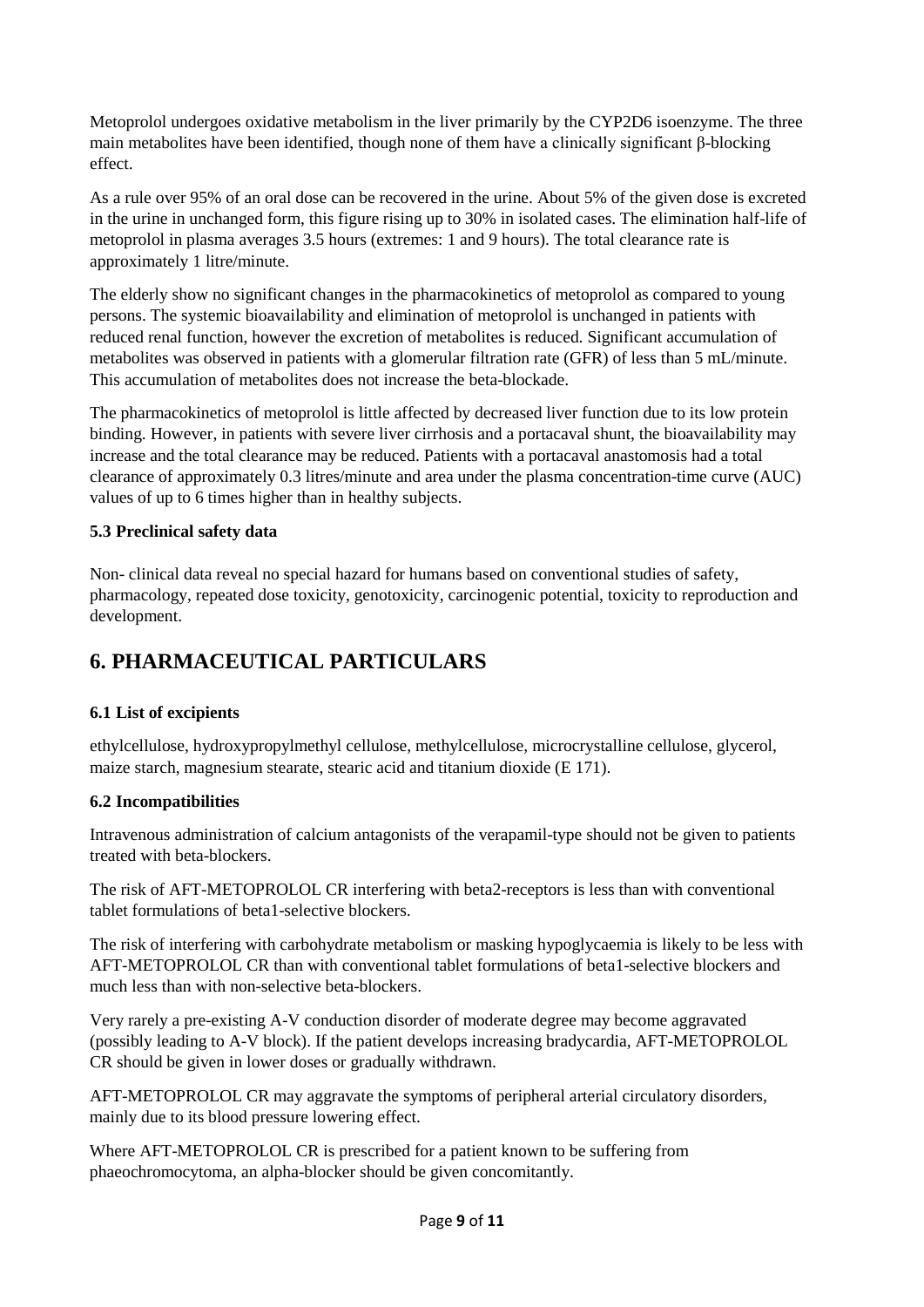The anaesthetist should be informed that the patient is receiving AFT-METOPROLOL CR prior to surgery. It is not recommended to stop beta-blocker treatment in patients undergoing surgery.

Abrupt withdrawal of beta-blockade is hazardous especially in high risk patients, and therefore should not be done. If there is a need to discontinue treatment with AFT-METOPROLOL CR, this should preferably be done gradually over at least two weeks when the dose is reduced by half in each step down to the final step when a whole 23.75 mg tablet is reduced to half a tablet. If symptoms occur, a slower withdrawal rate is recommended. Sudden withdrawal of beta-blockade may aggravate chronic heart failure and also increases the risk for myocardial infarction and sudden death.

In patients taking beta-blockers anaphylactic shock assumes a more severe form.

### **6.3 Shelf life**

| <b>Package</b>                | <b>Contents</b> | <b>Shelf Life</b>              |
|-------------------------------|-----------------|--------------------------------|
| Blister pack PVC/PE/PVDC-     | 30 tablets      | 36 months from date of         |
| aluminium blister             |                 | manufacture stored at or below |
|                               |                 | $250C$ .                       |
| Blister pack PVC/PE/PVDC-     | 90 tablets      | 36 months from date of         |
| aluminium blister             |                 | manufacture stored at or below |
|                               |                 | $25^{\circ}$ C.                |
| Blister pack PVC/PE/PVDC-     | 100 tablets     | 36 months from date of         |
| aluminium blister             |                 | manufacture stored at or below |
|                               |                 | $25^{\circ}$ C                 |
| Bottle, plastic, White HDPE   | 30 tablets      | 6 months from date of          |
| with 38 mm child resistant PP |                 | manufacture stored at or below |
| cap, induction sealed with    |                 | $250C$ .                       |
| aluminium                     |                 |                                |

#### **6.4 Special precautions for storage**

Protect from light and moisture. Keep out of reach of children. Store below 25 °C.

#### **6.5 Nature and contents of container**

All strengths of AFT-METOPROLOL CR tablets are available in packs containing 30 and 100 tablets.

#### **6.6 Special precautions for disposal**

No special requirements.

# **7. MEDICINE SCHEDULE**

Prescription medicine.

## **8. SPONSOR**

AFT Pharmaceuticals Ltd PO Box 33-203 Takapuna Auckland 0740 Phone: 0800 423 823 Email: [customer.service@aftpharm.com](mailto:customer.service@aftpharm.com)